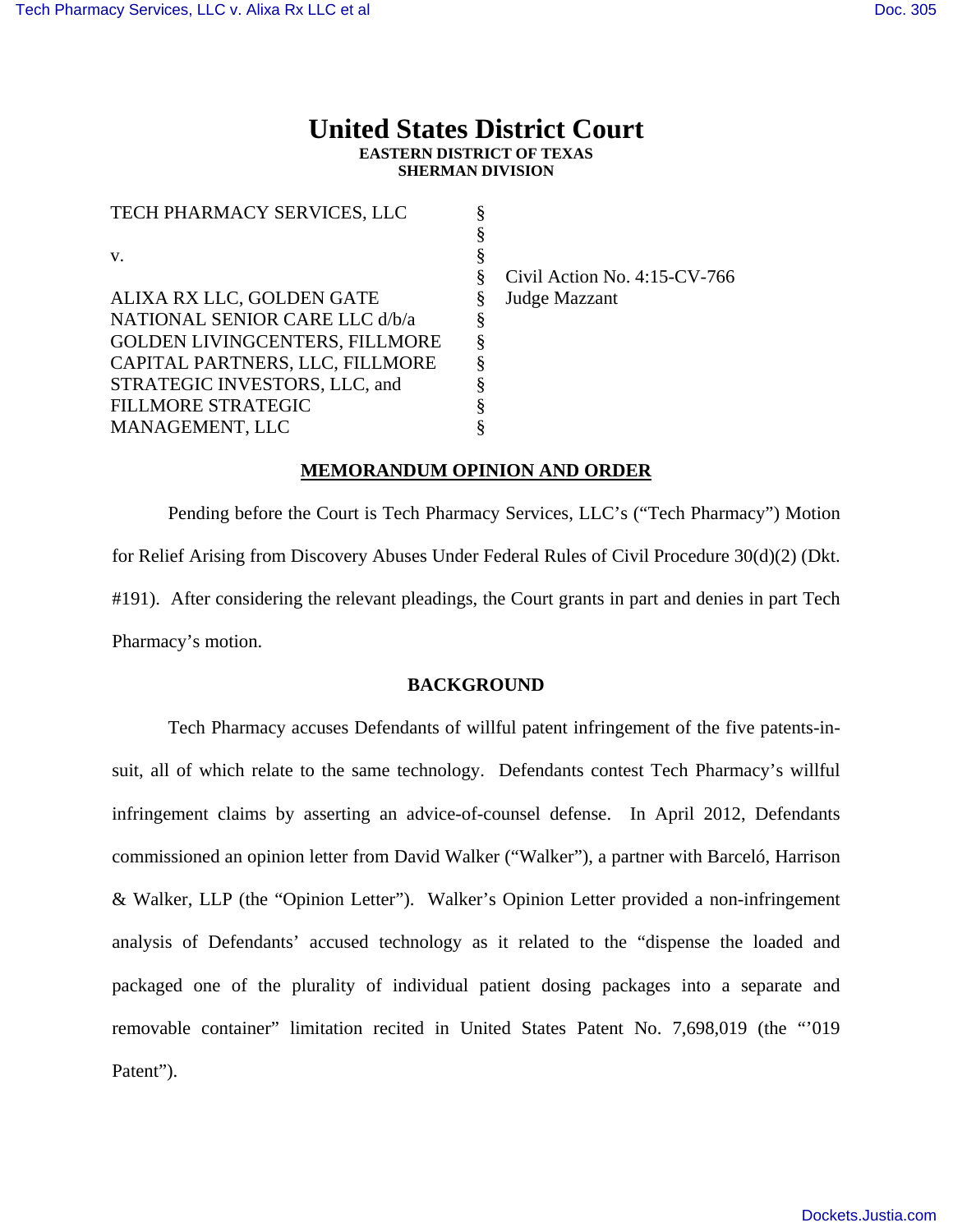On February 13, 2017, Tech Pharmacy deposed Walker about the opinions expressed in his letter. During the deposition, Tech Pharmacy contends that counsel for Defendants repeatedly and improperly interrupted to prevent Walker's testimony based on attorney–client and work–product privilege. Tech Pharmacy claims Defendants waived privilege with respect to the subject matter of Walker's Opinion Letter, and thus Tech Pharmacy had the right to ask questions, receive answers, and receive documents related to this subject matter.

On March 15, 2017, Tech Pharmacy filed the present motion for relief related to discovery abuse that occurred during Walker's deposition (Dkt. #191). On March 24, 2017, Defendants filed a response (Dkt. #203). On March 29, 2017, Tech Pharmacy filed a reply (Dkt. #212). On April 3, 2017, Defendants filed a sur-reply (Dkt. #224).

## **LEGAL STANDARD**

 The Federal Rules of Civil Procedure require that "examination and cross-examination of a deponent proceed as they would at trial under the Federal Rules of Evidence." Fed. R. Civ. P.  $30(c)(1)$ . Objections to deposition questions "must be noted on the record, but the examination still proceeds; the testimony is taken subject to any objection." Fed. R. Civ. P. 30(c)(2). The Rules prohibit instructing the witness not to answer except "when necessary to preserve a privilege, to enforce a limitation ordered by the court, or to present a motion under Rule 30(d)(3)." *Id.* Under Local Rule CV-30, "[o]bjections to questions during the oral deposition are limited to 'Objection, leading' and 'Objection, form.'" L.R. CV-30.

Federal Rule 30(d)(2) grants the Court authority to sanction "a person who impedes, delays, or frustrates the fair examination of the deponent." Fed. R. Civ. P. 30(d)(2).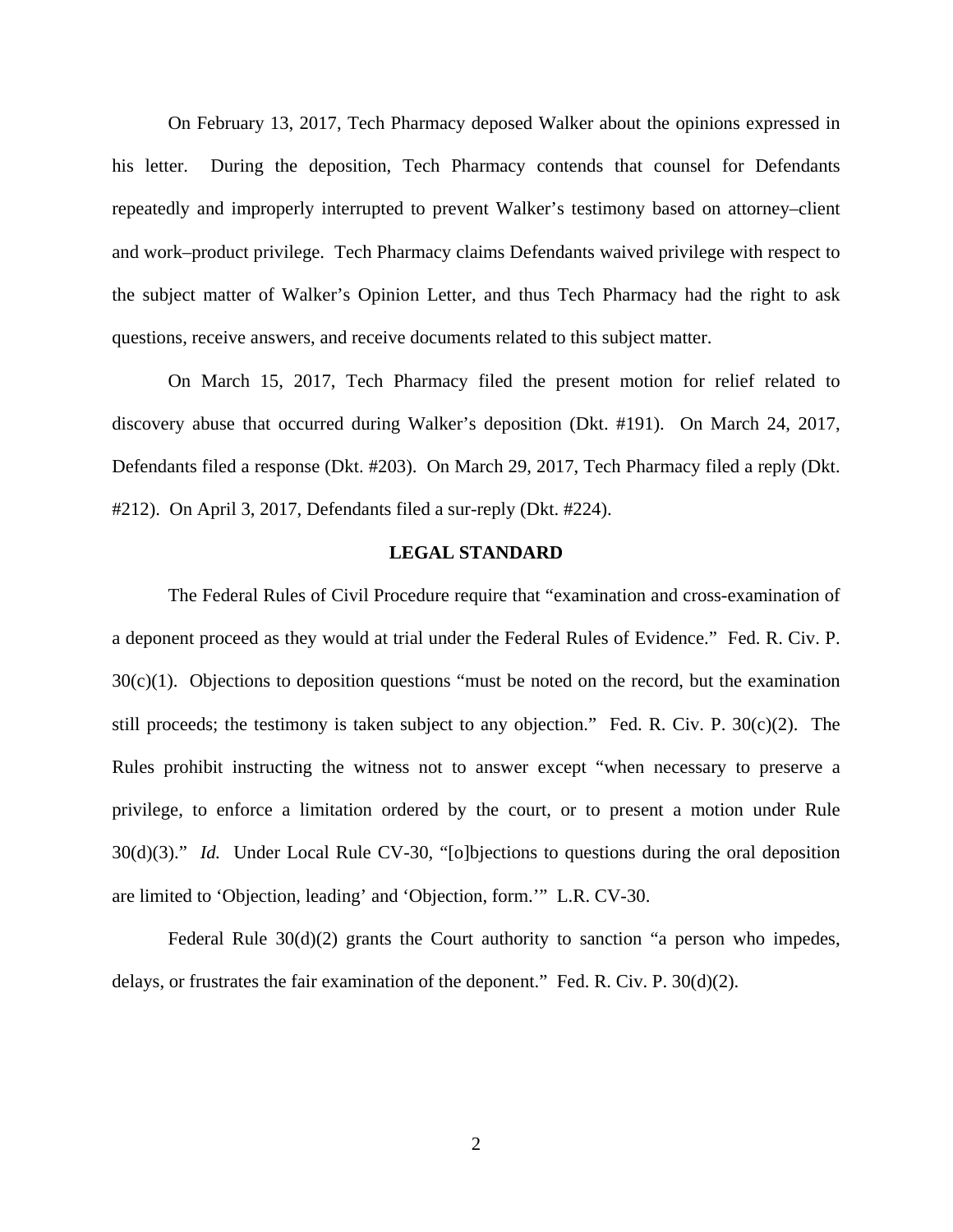#### **ANALYSIS**

Federal Circuit law governs, rather than the law of the regional circuit, when a case involves "the extent to which a party waives its attorney–client privilege and work–product immunity when it asserts the advice-of-counsel defense in response to a charge of willful patent infringement." *EchoStar*, 448 F.3d at 1298. Federal Circuit law also governs discovery disputes over "materials relat[ing] to an issue of substantive patent law." *Advanced Cardiovascular Sys. v. Medtronic, Inc.*, 265 F.3d 1294, 1307 (Fed. Cir. 2001). "Questions of privilege and discoverability that arise from assertion of the advice-of-counsel defense necessarily involve issues of substantive patent law." *EchoStar*, 448 F.3d at 1298.

Tech Pharmacy states that Defendants' reliance on the advice-of-counsel defense precludes an assertion of attorney–client and work–product privileges related to opinion counsel's advice. Tech Pharmacy further states that under *Autobytel*, a defendant's assertion of the advice-of-counsel defense waives privilege for both attorney–client communications and communicated work product regarding the subject matter of the opinion. *Autobytel, Inc. v. Dealix Corp.*, 455 F. Supp. 2d 569, 572 (E.D. Tex. 2006) (citing *In re EchoStar Commc'ns Corp.*, 448 F.3d 1294, 1302–03 (Fed. Cir. 2006)). Tech Pharmacy relies on *EchoStar*'s waiver standard. In *EchoStar*, the Federal Circuit defined waiver of both attorney–client privilege and work–product privilege broadly, holding that it extends to all communications relating to the same subject matter. *EchoStar*, 448 F.3d at 1299. This waiver includes "not only any letters, memorandum, conversation, or the like between the attorney and his or her client, but also includes, when appropriate, any documents referencing a communication between attorney and client." *Id.* at 1304. Thus, Tech Pharmacy contends Defendants denied it access to Walker's testimony regarding the subject matter of the Opinion Letter. Tech Pharmacy points to four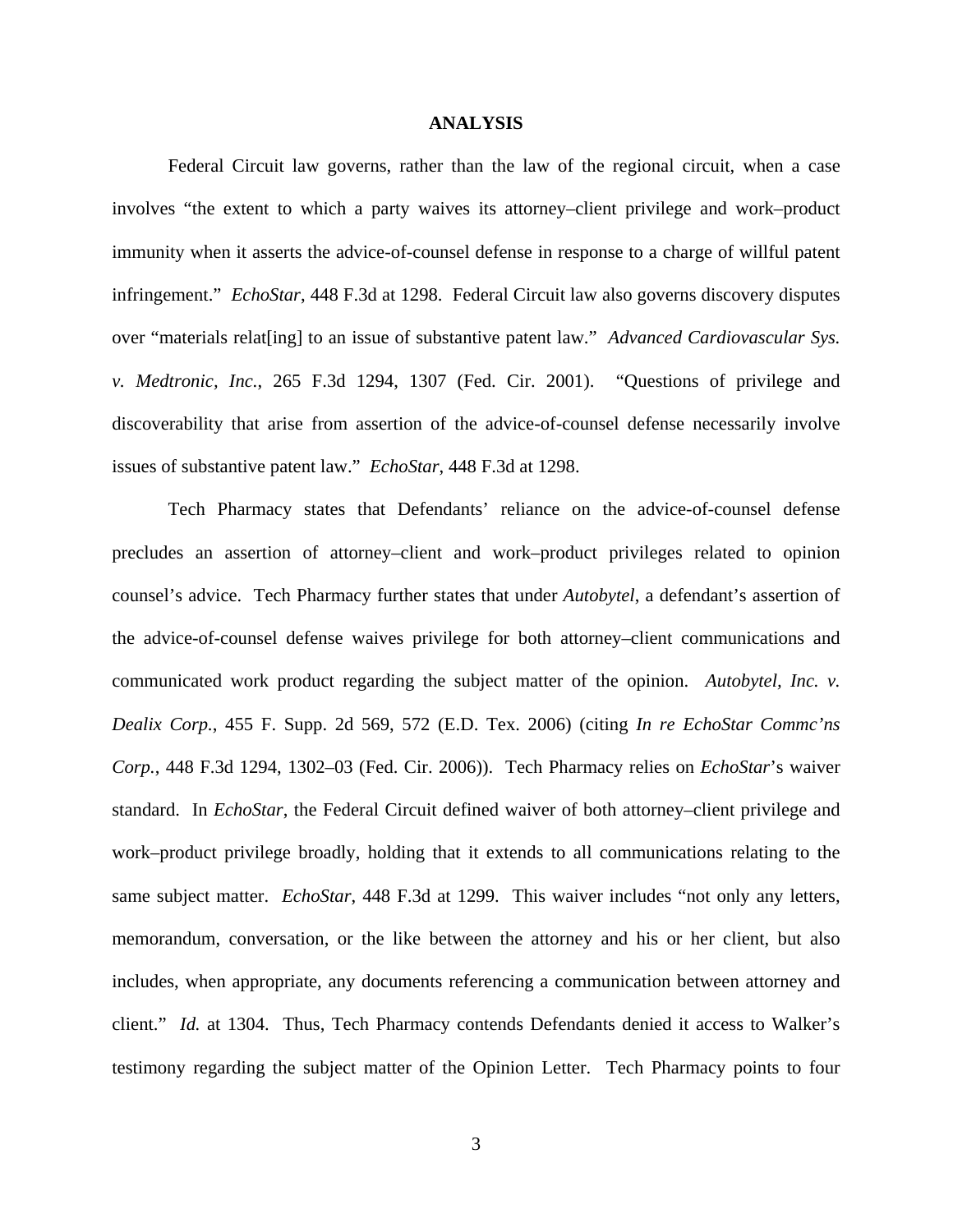types questions of which it was entitled to ask Walker: (1) questions about attorney–client communications relating to the Opinion Letter; (2) questions about the Opinion Letter itself; (3) questions about what Walker used to form his opinion; and (4) questions about the validity and enforceability of the patents mentioned in the Opinion Letter.

Defendants respond that the scope of Tech Pharmacy's questioning and the waiver of privilege should be limited to the same subject matter of the advice rendered in the Opinion Letter. Walker opined that Defendants' technology does not meet one limitation of one asserted patent. Due to the limited subject matter of the Opinion Letter, Defendants maintain that waiver and any related discovery should be similarly limited. Defendants contend Tech Pharmacy's questions during Walker's deposition were impermissibly broad and sought disclosure of information that Defendants did not waive and thus remained protected.

In determining the limits of privilege waiver and associated discovery under the adviceof-counsel defense, the Court must analyze attorney–client privilege and the work–product doctrine separately because waiver of one does not necessarily waive the other. *EchoStar*, 448 F.3d at 1300.

#### *Attorney–Client Privilege*

For the attorney–client privilege waiver, the Federal Circuit held in *EchoStar* that "when a party defends its actions by disclosing an attorney–client communication, it waives the attorney–client privilege as to all such communications regarding the same subject matter. *Id.* at 1301. As recognized in *Autobytel*, the "same subject matter" provision of this holding limits the scope of the waiver to the same subject matter of the underlying opinion. 455 F. Supp. 2d at 574–75. The court found that waiver excluded: (1) any communication that merely references a patent or is generated contemporaneous with the opinion letter; (2) any patent defenses not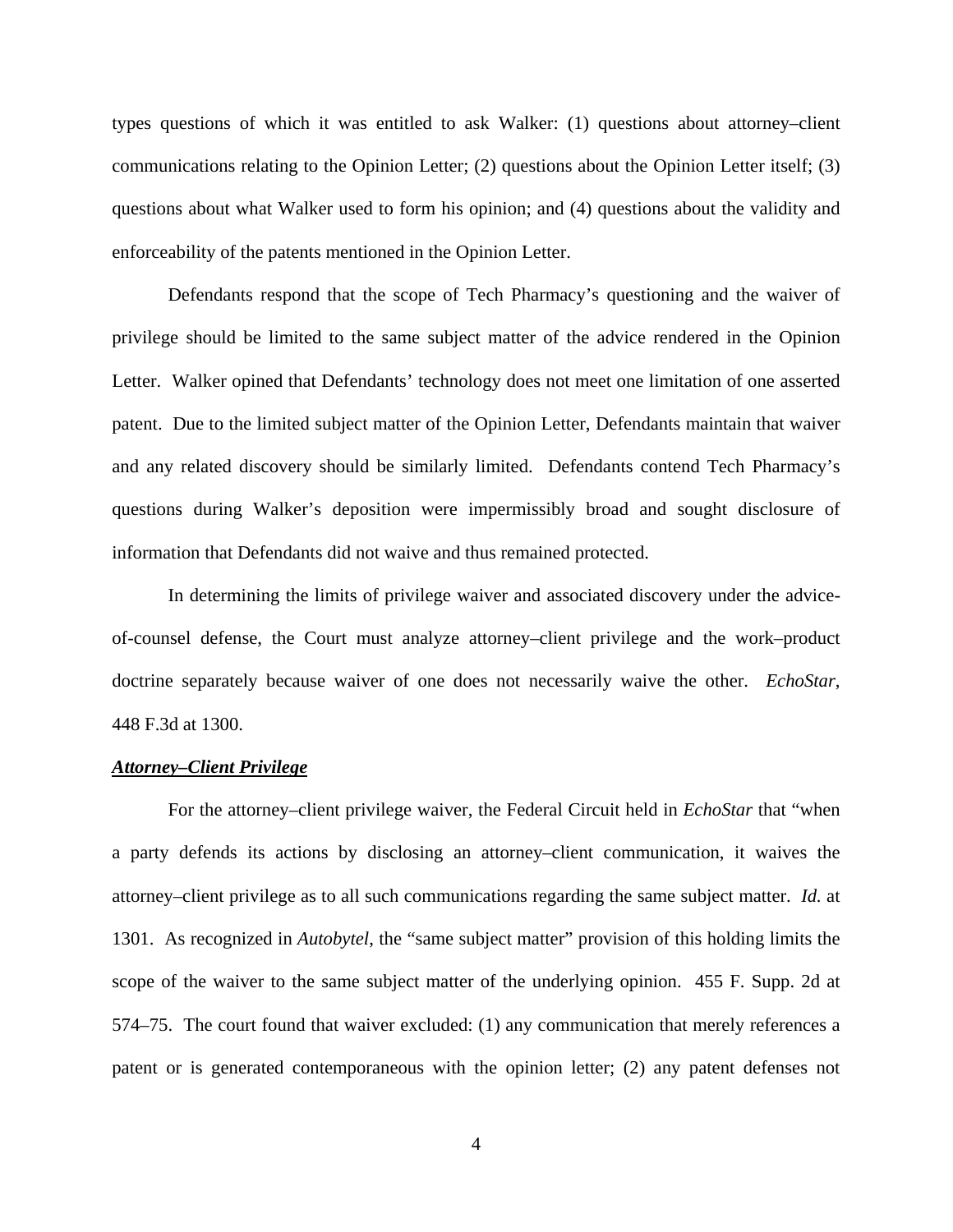addressed in the opinion letter; and (3) any patents or alternative infringement opinions not expressed in the opinion letter. *Id.*

Here, Defendants asserted the advice-of-counsel defense and thereby waived attorney– client communications related to the same subject matter as the Opinion Letter. Tech Pharmacy argues that the deposition questions in dispute related to the same subject matter. Tech Pharmacy asked about a conversation Walker had with Huan Nguyen, an employee of Alixa who conducted intensive due diligence of Tech Pharmacy's technology during his prior job with Walgreens and who Walker expressly footnoted as a source of information in the Opinion Letter (Dkt. # 203, Exhibit D at 203:24–204:9, 205:3–10). Walker testified that Mr. Nguyen was the only person he remembered speaking to about the technical aspects of his patent opinion, and this discussion was lengthy (Dkt.  $\# 203$ , Exhibit D at  $86:12-24$ ,  $106:13-15$ ;  $114:5-23$ ). Defense counsel would not allow Tech Pharmacy to ask Walker about his conversations with Mr. Nguyen or about the Opinion Letter itself. This was improper. Walker's Opinion Letter was a noninfringement analysis of Alixa's technology as it related to one claim limitation in the '019 Patent. While Defendants contend the Opinion Letter was limited in scope, the Federal Circuit's broad definition of attorney–client privilege waiver includes all subject matter discussed in the Opinion Letter, including the letter itself. Since Walker expressly mentioned speaking with Mr. Nguyen in his Opinion Letter, questions about Walker's conversations with Mr. Nguyen were communications relating to the same subject matter as the Opinion Letter. Thus, Tech Pharmacy was entitled to Walker's testimony about his conversations with Mr. Nguyen regarding Alixa's technology and about the content of the Opinion Letter itself.

Defense counsel also blocked questions concerning Walker's conversations with any other Defendant or Defendants' chief executive Ronald Silva about the technology that the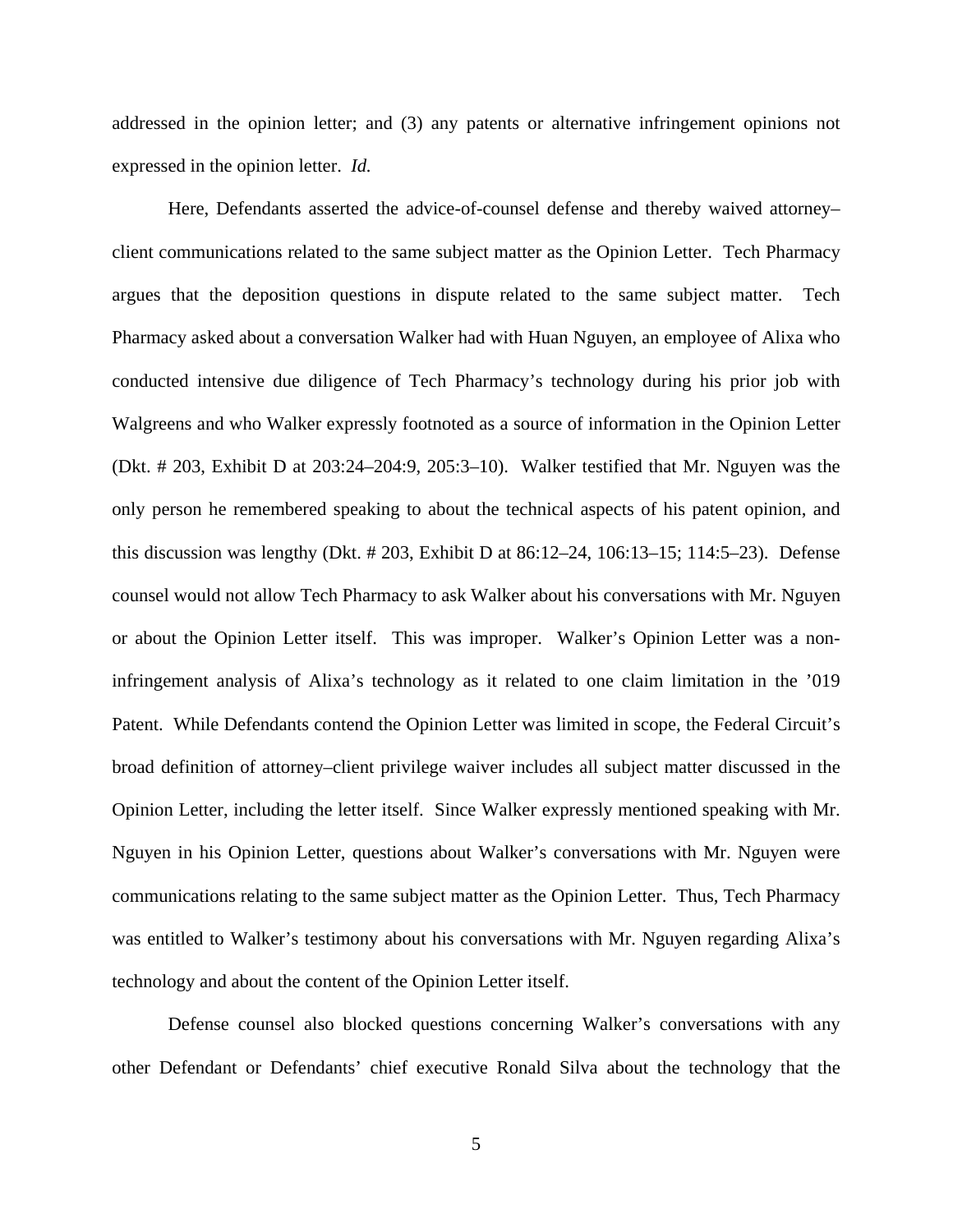Opinion Letter expressly analyzes. The Opinion Letter indicates that Walker's opinion relied on a thorough review of the Proposed Alixa Products based on information provided by Alixa (including, but not limited to, thorough conferences with Huan Nguyen)" (Dkt. #191, Exhibit 1 at GLC-00076156). Tech Pharmacy may question Walker about the information provided by Alixa and receive such information. Walker's use of "but not limited to" allows Tech Pharmacy to ask questions about whether Walker conversed with any other Defendant or Mr. Silva about the same subject matter that the Opinion Letter purports to analyze.

#### *Work–Product Privilege*<sup>1</sup>

 $\overline{a}$ 

The work–product waiver is even narrower than the attorney–client privilege waiver. *EchoStar*, 448 F.3d at 1302. The Federal Circuit stated "documents analyzing the law, facts, trial strategy, and so forth that reflect the attorney's mental impressions but were not given to the client" are not discoverable. *Id.* at 1303. The court determined, "It is what the alleged infringer knew or believed, and by contradistinction not what other items counsel may have prepared but did not communicate to the client, that informs the court of an infringer's willfulness." *Id.* In arriving at this conclusion, the court commented, "By asserting the advice-of-counsel defense to a charge of willful infringement, the accused infringer and his or her attorney do not give their opponent unfettered discretion to rummage through all of their files and pillage all of their litigation strategies." *Id.* 

 $<sup>1</sup>$  In its reply brief, Tech Pharmacy asserts the Opinion Letter should not be subject to work–product privilege. Tech</sup> Pharmacy argues the Opinion Letter was not prepared in anticipation of litigation (Dkt. #213 at pp. 2–3). In contrast to the attorney–client privilege, the work–product doctrine, or work–product immunity as it is also called, can protect "documents and tangible things" prepared in anticipation of litigation that are both non-privileged and relevant. Fed. R. Civ. P. 26(b)(3). Tech Pharmacy raised this argument for the first time in its reply. Consequently, the Court will not consider it. *Z-Tel Commc'ns, Inc. v. SBC Commc'ns, Inc.*, 331 F. Supp. 2d 513, 539 (E.D. Tex. 2004) ("It is a basic tenet of civil procedure that reply briefing may only respond to the allegations raised in the nonmovant's response.").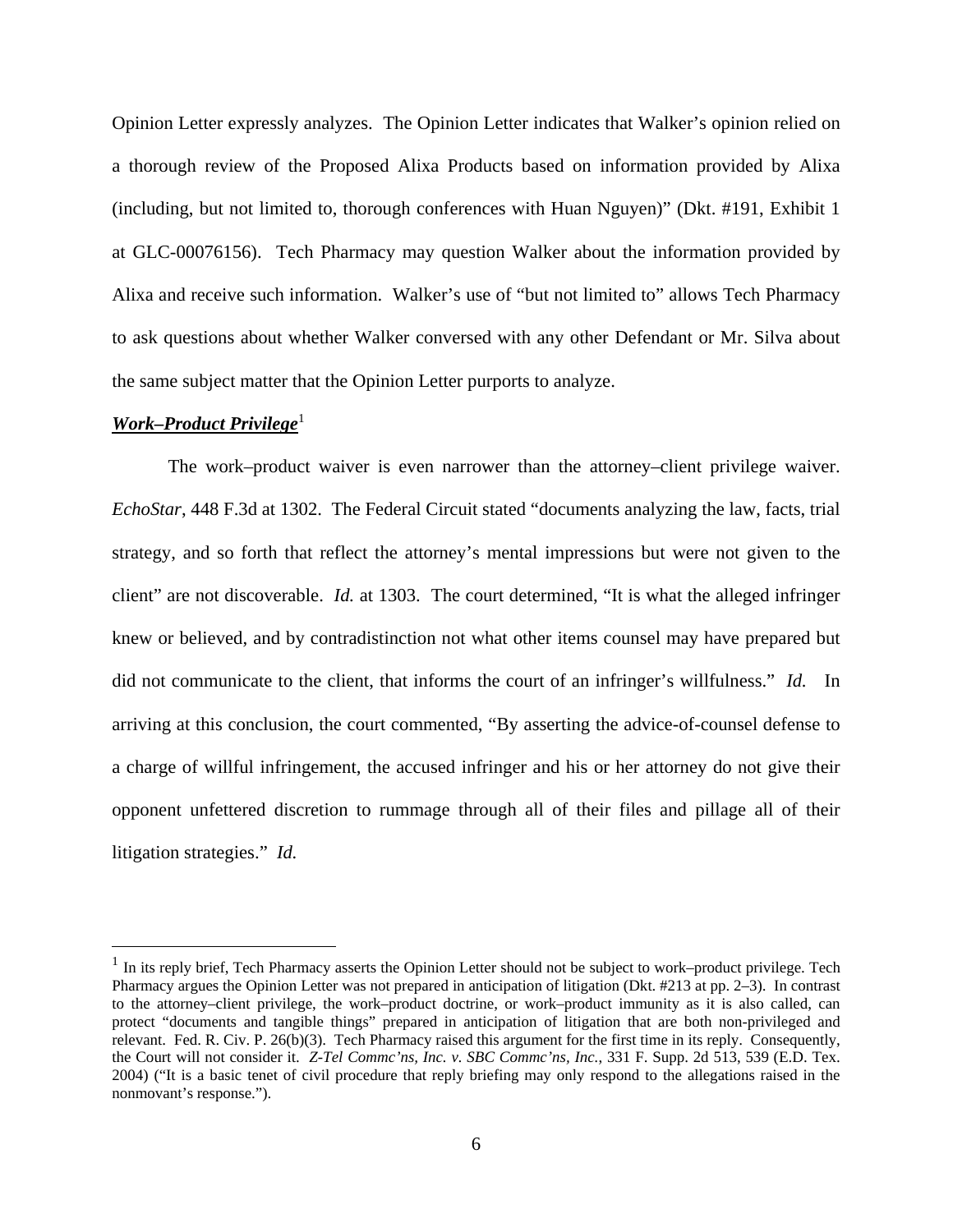Tech Pharmacy asked Walker whether he searched or told Defendants that he searched for other patents or patent applications as part of rendering his opinion (Dkt. #191 at p. 7). Walker refused answer at defense counsel's instruction. Tech Pharmacy then asked whether Walker was aware of any other Tech Pharmacy patents or patent applications besides the '019 Patent and the '004 Patent (Dkt. #191 at p. 7). Walker again refused to answer. Tech Pharmacy argues Walker's answer to these questions are relevant to Defendants' state of mind regarding their alleged infringement of Tech Pharmacy's patents.

The Court finds that some of Tech Pharmacy's questioning exceeds Defendants' waiver of both attorney–client privilege and work–product privilege. The Opinion Letter does not indicate that Walker searched for other patents or patent applications or that he communicated such searches to Defendants. Thus, questions that seek information Walker considered in forming his Opinion Letter, which he did not disclose to Defendants, remains protected by work– product privilege. Such questions do not relate to what Defendants knew or believed at the time of the alleged infringement.

As stated previously, waiver of attorney–client privilege does not extend to other patents or alternative infringement opinions not addressed in the Opinion Letter. *Autobytel*, 455 F. Supp. 2d at 575. However, the Opinion Letter specifically references the '004 Patent two times, noting that the file history of the '004 Patent was considered (Dkt. # 191, Exhibit 1 at GLC-00076156–57). The Opinion Letter's mention of the '004 Patent brings it into scope and subject matter of the opinion. Tech Pharmacy was entitled to question Walker about his analysis of the '004 Patent as it related to the '019 Patent and the creation of the Opinion Letter. Any question about Walker's general opinion of the '004 Patent and infringement is covered by work–product privilege.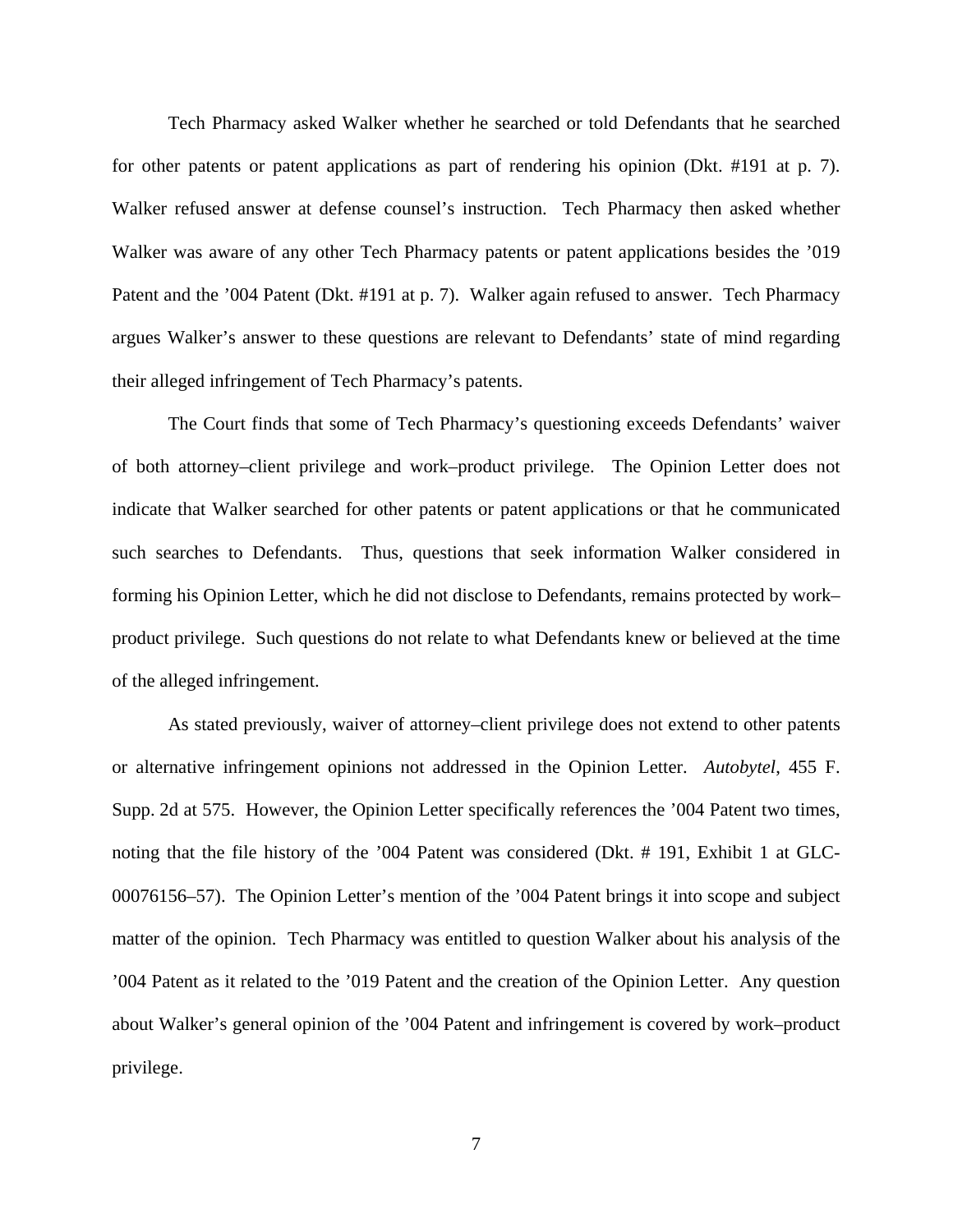Defendants also instructed Walker not to answer questions about validity and enforceability of the patents mentioned in the Opinion Letter. The Court finds that Walker's opinion is limited to the subject of non-infringement of the '019 Patent. The fact that the Opinion Letter was titled "Opinion Regarding Validity, Scope, and Enforceability of U.S. Patent No. 7,698,019" does not itself increase the scope of Walker's opinion. Tech Pharmacy has not shown any section of the Opinion Letter in which Walker opines about validity and enforceability (Dkt. #191, Exhibit D at 224:7–13). Questions about Walker's mental impressions regarding validity and enforceability of the'019 Patent are outside the scope of the Opinion Letter, are uncommunicated work–product, and remain privileged. *See Autobytel*, 455 F. Supp. 2d at 575 ("The Court is not persuaded that *EchoStar* mandates waiver as to unenforceability, validity, and non-infringement when an advice-of-counsel defense of noninfringement only is asserted.").

#### *Sanctions*

Tech Pharmacy asks the Court to issue sanctions against Defendants to remedy Defendants' intentional bad faith misconduct during the February 13, 2017 deposition. Tech Pharmacy asks that the Court to prohibit Defendants from offering Walker at trial or providing counter-designators in opposition to a dispositive motion and grant an adverse inference for those questions Walker wrongfully refused to answer on Defendants' counsel's wrongful advice. In addition, Tech Pharmacy asks for reasonably attorneys' fees and costs associated with this motion and the expense of conducting the first deposition and any other tasks Tech Pharmacy may need to undertake to remediate Defendants' misconduct. Lastly, Tech Pharmacy asks the Court to order Defendants to produce Walker's notes that first appeared on any privilege log six weeks after they were supposed to have been identified, so the Court can determine whether the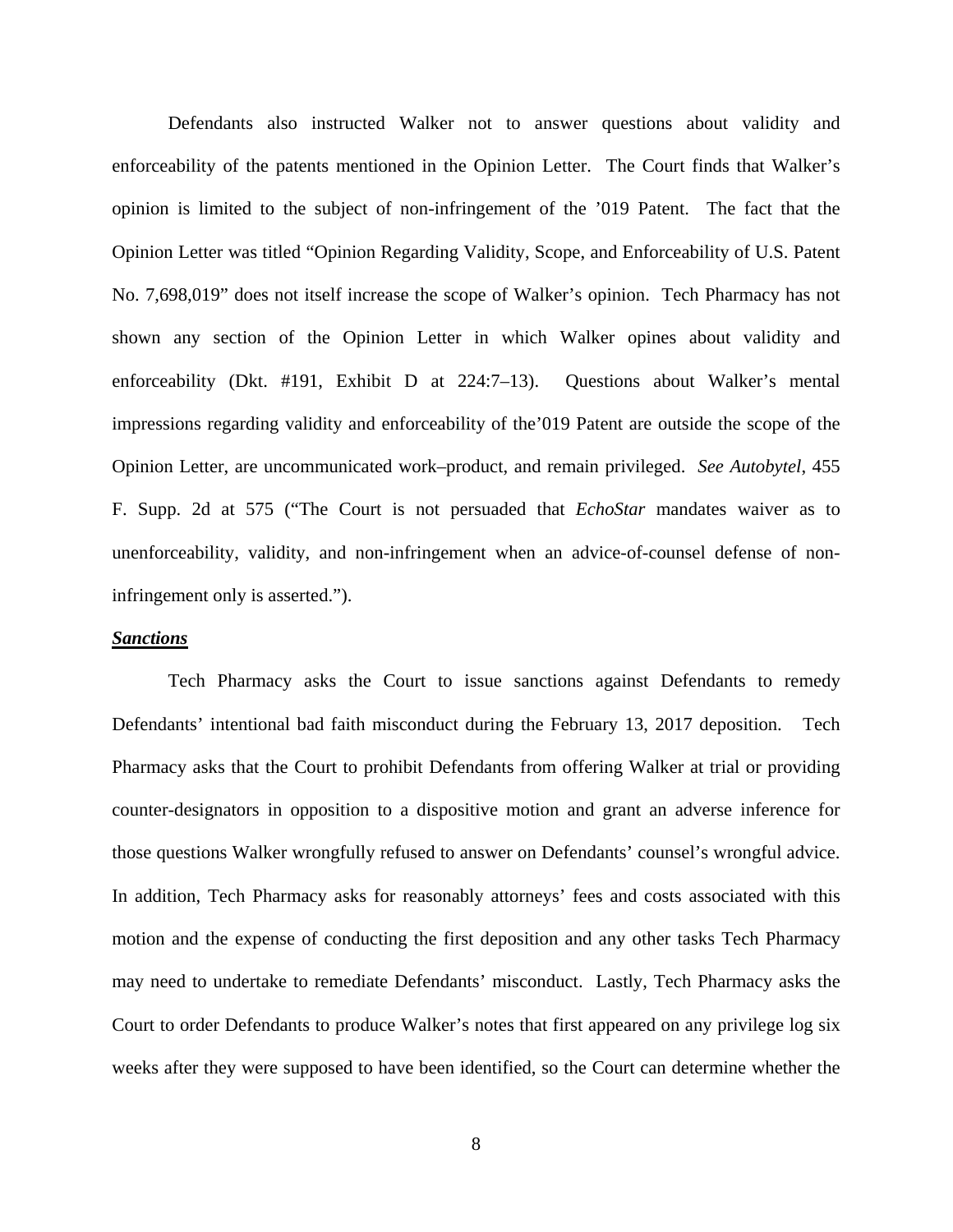documents contained non-privileged information to which Tech Pharmacy is entitled (Dkt. #191 at p. 14).

The Court retains the right to sanction "a person who impedes, delays, or frustrates the fair examination of the deponent." Fed. R. Civ. P.  $30(d)(2)$ . To impose sanctions against a party, a court must make a specific finding that the party acted in bad faith. *Toon v. Wackenhut Corr. Corp.*, 250 F.3d 950, 952 (5th Cir. 2001) (citing *Goldin v. Bartholow*, 166 F.3d 710, 722 (5th Cir. 1999)). Here, the actions of defense counsel during Walker's deposition impeded the judicial process. Under the advice-of-counsel defense, Defendants waived assertions of attorney–client privilege and work–product privilege related to the subject matter of the Opinion Letter. Defense counsel prevented Tech Pharmacy from receiving responses of which it was entitled. Despite defense counsel's improper objections, the Court does not find them to be in bad faith. Thus, absent a showing of bad faith, sanctions are unwarranted.

As a remedy for Defendants' conduct, the Court will allow Tech Pharmacy to conduct another deposition of Walker at the expense of Defendants. The parties are encouraged to confirm a date for Walker's second deposition in a timely manner, considering the closeness of trial.

#### **CONCLUSION**

 Accordingly, it is therefore **ORDERED** that Tech Pharmacy Motion for Relief Arising from Discovery Abuses Under Federal Rules of Civil Procedure 30(d)(2) (Dkt. #191) is **GRANTED IN PART** and **DENIED IN PART**.

9